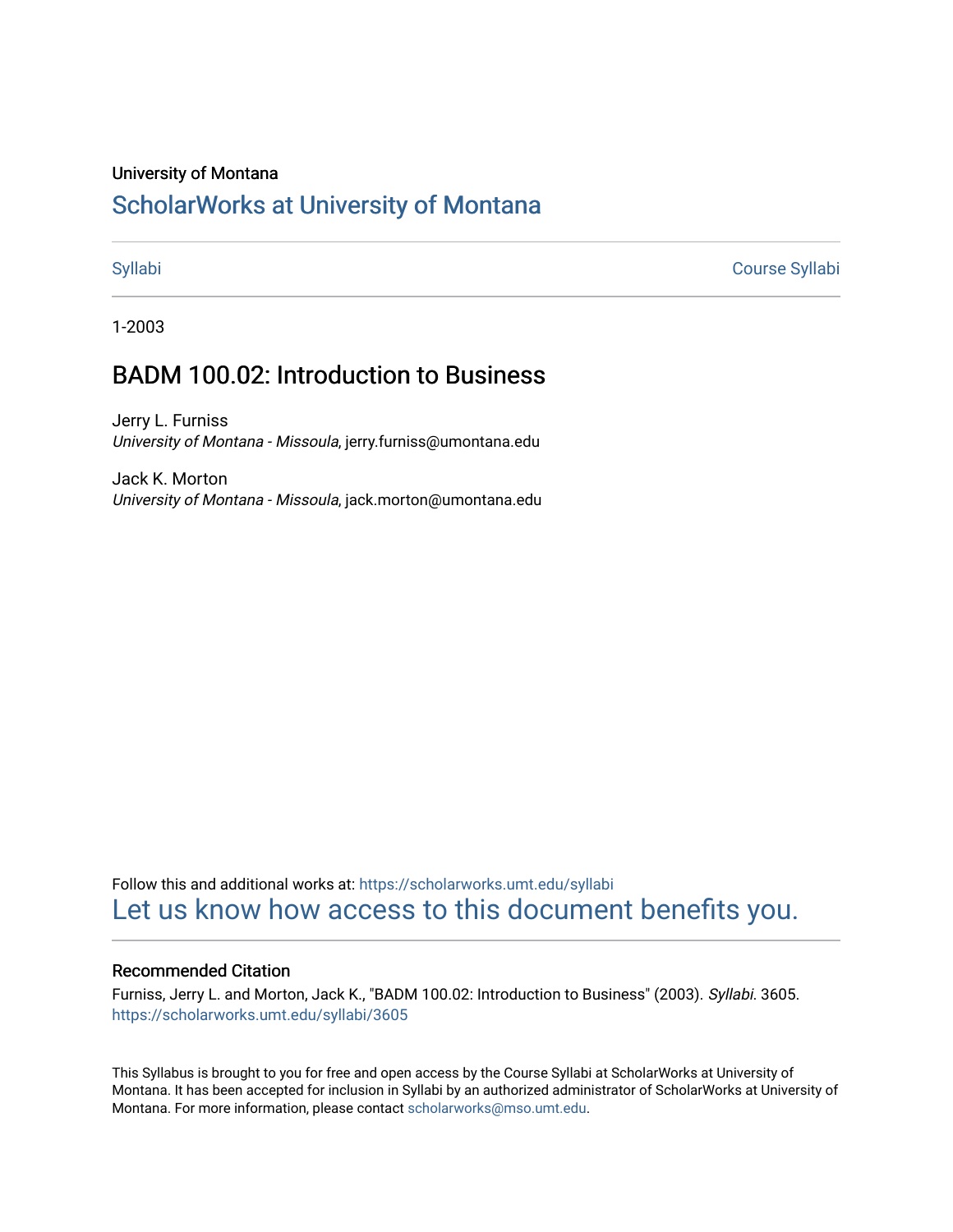*www.business.umt.edu/faculty/furniss This Syllabus, the Assignment Sheet, and my lecture Power Point Slides will soon be available on my website at:* 

## **NOTICE: Your grades, quiz scores, and assignment scores will be posted ASAP on my website**  *www.business.umt.edu/faculty/furniss*

**Catalog**<br>**Description**: Nature of business enterprise; role of business in society; problems confronting; business management; career opportunities in business.

Text:<br>Professors: Contemporary Business 2003, Boone & Kurtz **Professors**: Prof. Jerry Furniss (GBB 319) 243-2062 (phone) and Prof. Jack Morton (GBB 324) 243-6717 (phone)

**Office Hours**: *Professor Furniss' Office Hours*: **Tuesday and Thursday 10:00 –11:00**. I am also generally available at other times each day. Stop by at your convenience. Please leave a voice mail message at our offices if you need to contact either Professor Morton or me.

**Exams**: Three objective (multiple choice/true-false) examinations will be given. Each exam will be worth a possible 100 points. **The exams will not be cumulative**. The examinations may cover lectures, class discussions, the text, videos, and any handouts or assignments. **Any exam missed will be made up on Monday, May 12th at 12:00 noon in GBB 106.**  *Please do not let me know that you missed an exam- just show up and I will have a makeup exam available for you on that date.* 

| Exam #1   | <b>Thursday, February 27<sup>th</sup></b> (Hand back and review exam on Tuesday, March $4th$ )                     |
|-----------|--------------------------------------------------------------------------------------------------------------------|
| Exam $#2$ | Tuesday, April 8 <sup>th</sup> (Hand back exam on Thursday, April 10 <sup>th</sup> )                               |
| Exam $#3$ | Thursday, May 8 <sup>th</sup> (all makeup exams will be given on Monday, May 12 <sup>th</sup> at 12:00 noon in GBB |
|           | 106)                                                                                                               |

### *\* Make-up exams for any of the above missed exam s (Exams 1, 2, and/or 3) will be given on Monday, May 12th at 12:00 noon in GBB 106*

**Assignments**: Assignments may receive a maximum total of 50 points. For full credit, assignments must be turned in during class on the announced dates. *A DETAILED ASSIGNMENT SHEET WILL BE FORTHCOMING and Posted on the web at www.business.umt.edu/faculty/furniss* 

**Unannounced Quizzes**: *There will be 12 attendance quizzes throughout the semester*. Each *attendance* quiz will be given at the end of the lecture and will count 5 points. *I will count only 10 of the 12 quizzes for a total of 50(10 x 5 points each) possible points. Official absences will be excused.* 

### **Total Possible Course Points**:

|                                                             | Total Possible: --------------------300 points (the lower of the first 2 exam scores will be dropped) |
|-------------------------------------------------------------|-------------------------------------------------------------------------------------------------------|
| Assignments ------------------------- 50 points possible    |                                                                                                       |
| Attendance Quizzes ----------------50 points possible       |                                                                                                       |
| Exam 3---------------------------------100 points possible  |                                                                                                       |
| Exam 2 ---------------------------------100 points possible |                                                                                                       |
| Exam 1---------------------------------100 points possible  |                                                                                                       |

**Grades**: The final course grade will be determined by applying the University Catalog Grading Standard (A for excellent performance, B for above-average performance, etc.). At the end of the semester, we will determine the semester grade by assuming that those students who correctly answered the most questions will receive A's, those who miss approximately the class average number of questions will receive C's, etc.

**Grader's Hours: Sam (the grader) will keep regular office hours in my office GBB 319. Any questions concerning scores should be directed to Sam either in person (GBB 319) or by phone @ 243-2062.** 

**Sam's hours are: Always on Tuesday & Wednesday from 1- 4 p.m.** *In addition, Sam will often be in my office on Monday and Thursday from 1-3 p.m. Feel free to call (243-2062) or stop by (GBB 319) to see Sam.* 

**Posting of ALL text, assignment, and quiz scores: Sam will post your scores to my website as SOON AS IS POSSIBLE:** *www.business.umt.edu/faculty/furniss*